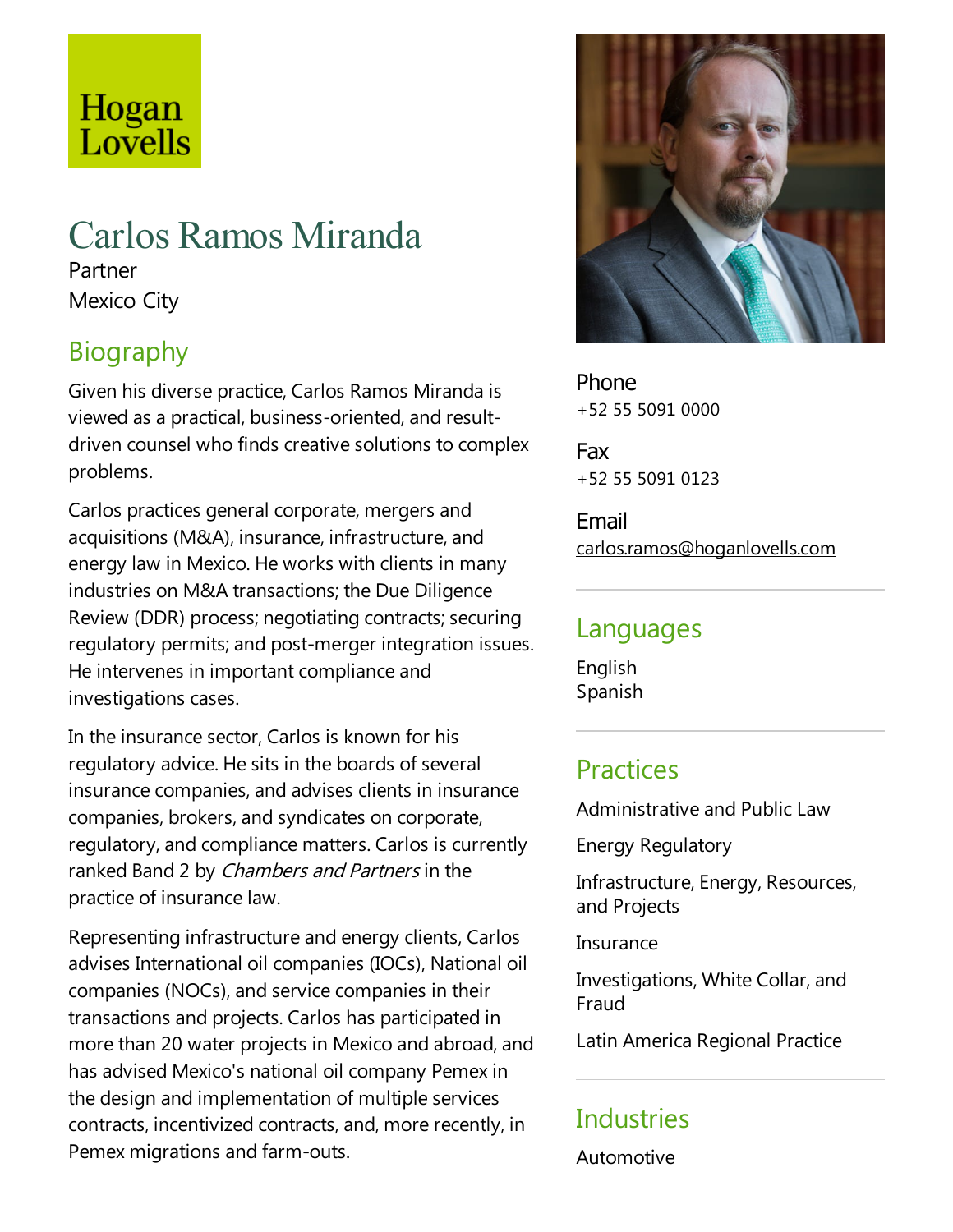Carlos has been a professor at various universities, including Universidad Iberoamericana, Universidad Panamericana, Universidad Anahuac, and ITAM.

#### Representative experience

Assisted Pemex in migration process.

Assisted Statoil in round 1 Mexican bid process.

Assisted ACE in its acquisition of Fianzas Monterrey.

Helped various clients set up new insurance companies in Mexico.

Assisting ACE Limited in its Chubb Acquisition.

Assisted various entities in more than 16 waste water treatment projects and aqueducts.

Assisted Assa Abloy in various acquisitions in Mexico.

Assisted Lloyds in setting up representative office in Mexico.

### Awards and rankings

- **Insurance and Reinsurance, Latin Lawyer National,** 2020
- Banking and Finance, Legal 500 Latin America, 2018-2021
- **Insurance, Legal 500 Latin America, 2018-2021**
- **Energy and Natural Resources, Legal 500 Latin** America, 2018-2021
- Corporate and M&A, Latin Lawyer National, 2020
- **Energy, Latin Lawyer National, 2020**
- Anti-corruption investigations and compliance, Latin Lawyer National, 2020
- Oil and Gas, Highly Regarded, IFLR1000, 2020
- **Project Development, Highly Regarded, IFLR1000,** 2020
- **Energy & Natural Resources (Mexico), Chambers** Latin America, 2011-2014, 2016-2020
- **Projects (Mexico), Chambers Global, 2017 2020**

**Insurance** Diversified Industrials

### Areas of focus

PPPs (including P3 and PFI) and Government Contracts

Operation and Maintenance, Facilities Management, Services and Commercial

Project Finance, DFI and ECA Finance

Dealing with Financial Services **Regulators** 

Organizational Governance and Financial Institutions

Authorizations and Variations of Permission

Insurance M&A, Business Transfers, and Restructuring

Hogan Lovells China Desk

**Water** 

# Education and admissions

#### Education

Postgraduate Diploma, Executive International Finance, Universidad Iberoamericana, 2004

LL.M., Georgetown University Law Center, 1995

Postgraduate Diploma, Executive International Finance, Georgetown University, McDonough School of Business, 1995

Law Degree, Instituto Tecnológico Autónomo de México, 1994